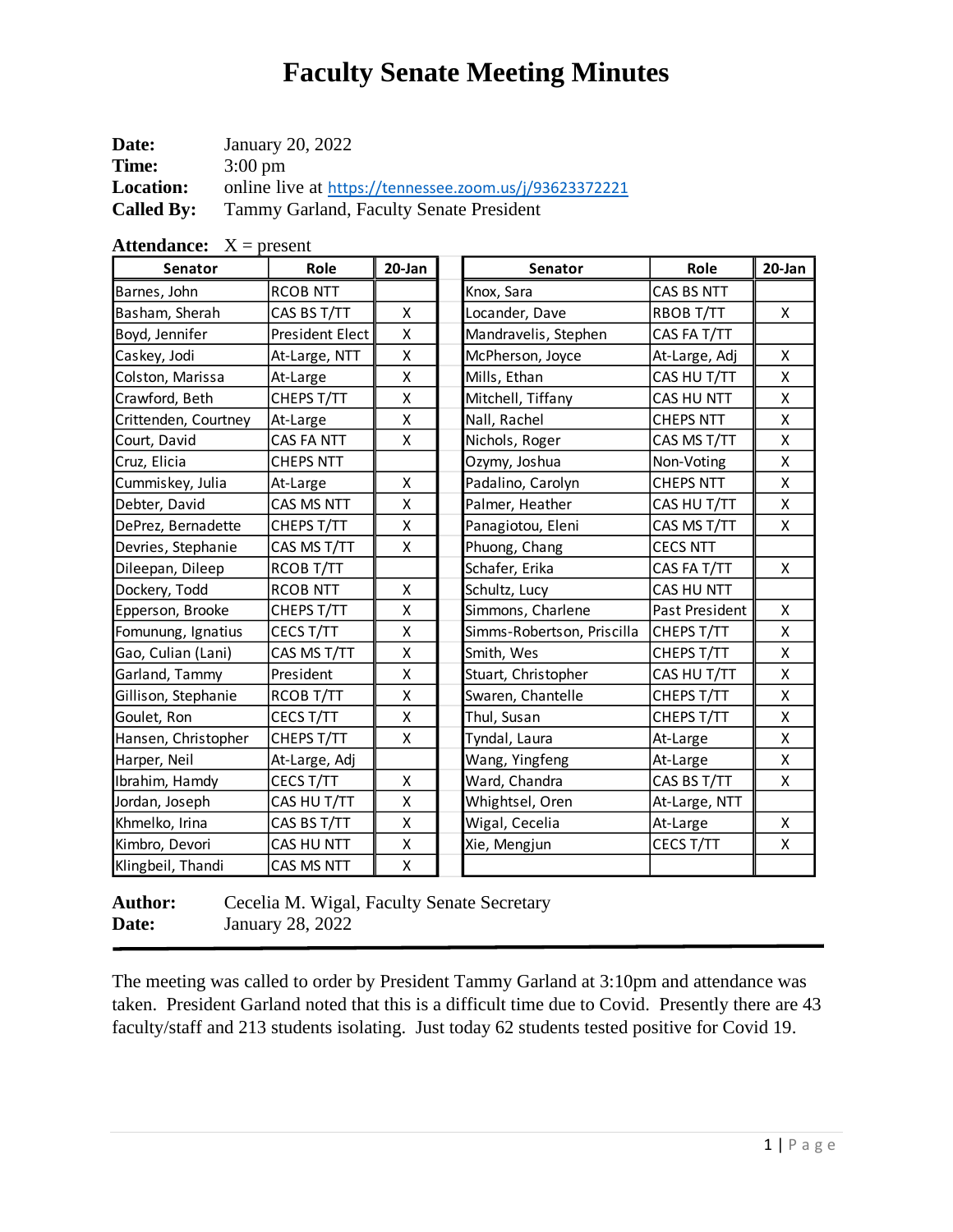### **1. Approval of Minutes**

The meeting minutes from November  $3<sup>rd</sup>$ , 2021, were reviewed. There was no discussion of the meeting minutes. There was a motion by Beth Crawford to accept the minutes and a  $2<sup>nd</sup>$ by Joyce McPherson. The motion was approved.

### **2. Administrative Reports**

The following administrative reports were provided.

#### *Chancellor Angle*

Chancellor Angle spoke about possible facility projects and their status. He mentioned that Covid has been frustrating. He has heard from both students and faculty and understands the frustrations. He appreciates what all are doing and wants to ensure all that we will get through this.

### *Provost Jerold Hale*

Provost Hale discussed 4 items: Covid 19 policies and practices, DEI inquiry, Board of Trustees update, and SGA inquiry. Questions were then addressed.

### *Covid 19 Policies and Practices*

Provost Hale stated that it is important for faculty to remember they cannot require students to wear masks or remove students from class if they refuse to wear a mask. Faculty can encourage virtual office hours but must be consistent in how the hours are offered.

The Covid infection rate on campus is increasing for both faculty/staff and students. If you must isolate or quarantine, remember to arrange alternative instruction for your face-to-face instruction. If the infection rate gets much higher there may be discussion about alternative course offerings such as Hyflex and a rotating schedule. The Faculty Senate Executive Committee will be consulted on this prior to any action.

#### *DEI Legislative Inquiry*

There is an inquiry for campuses to identify faculty and staff resources devoted to DEI (diversity, equity, inclusion) including committees and courses. The Provost's office has responded to this with help from the Deans and Department Heads. Presently there are no concerns regarding this inquiry.

#### *Board of Trustees Update*

The UT Board of Trustees is taking up the issue of ACT and SAT as admission requirements for the UT system.

#### *SGA Inquiry*

It was brought to SGA's attention that in at least one course the syllabus stated students will receive extra points toward their overall grade for turning in students for honor code violations. The Provost reminded the Senators that students should not be given course credit in a course for this type of action. Faculty should encourage honorable behavior, but this behavior should not be rewarded to support the academic grade.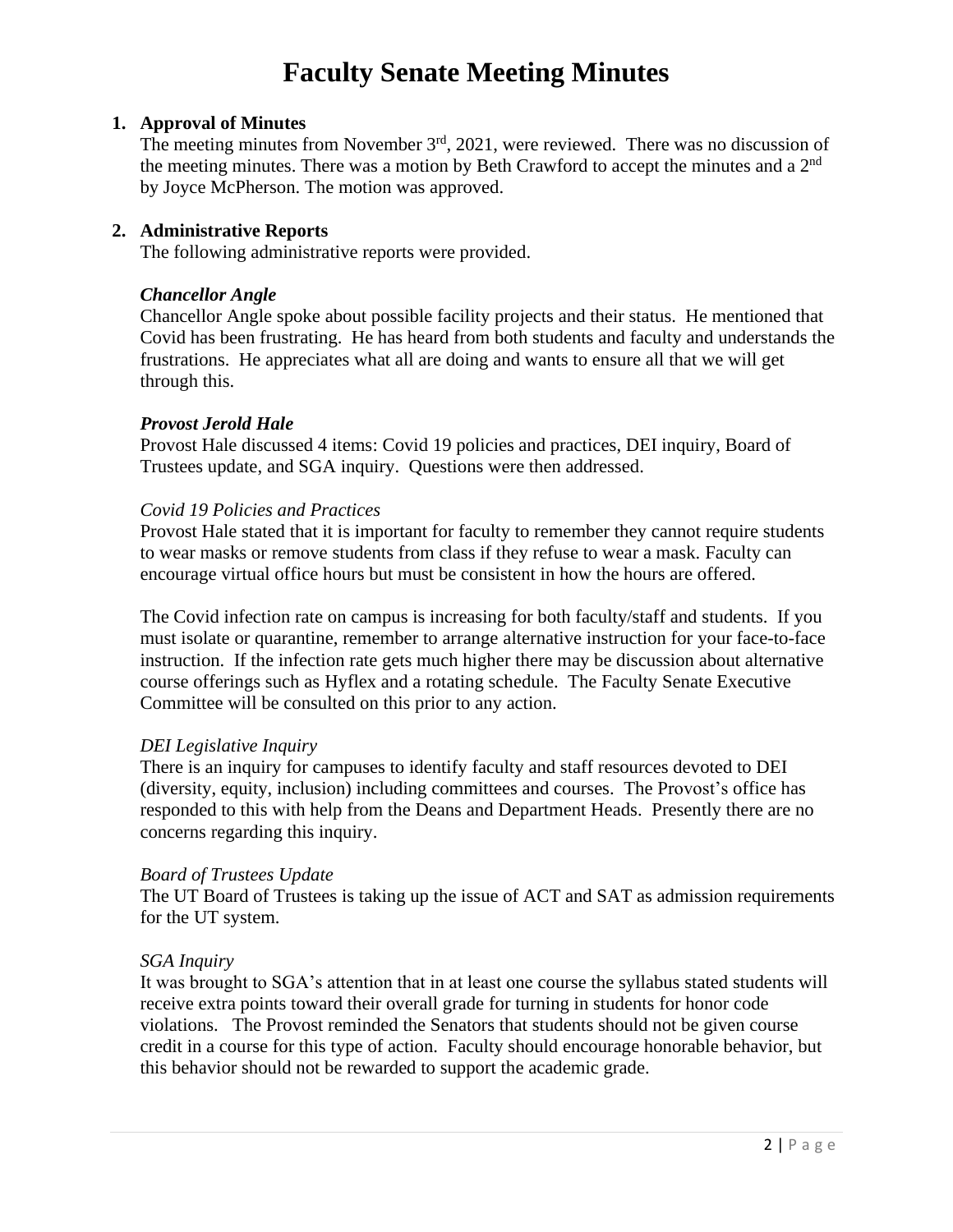#### *Question Responses*

Faculty can receive n95 masks if desired. They should contact Faith Garner at [faith](mailto:faith-garner@utc.edu)[garner@utc.edu.](mailto:faith-garner@utc.edu) It is preferred that the request come from department heads, but individual faculty and staff may request masks.

Legally UTC cannot require that anyone quarantine. Persons can quarantine if they desire. UTC advice aligns with CDC guidance.

UTC administration did work with legal and President Boyd to determine if masks and/or vaccinations can be required. But State law does not allow either. Chancellor Angle stated he spent much time defining mask and vaccination mandates.

### *Vice Chancellor Yancy Freeman*

We have better news on enrollment than what we had in the fall. The day 11 FTE is down 94.2 compared to fall which was 304. The head count is down 133 students from last spring. This is better than in fall. This may mean there is a recovery for us. The fall 2022 new student acceptances are running 16% to 18% ahead of this time last year.

The office is working on an enrollment management plan. There are 18 sessions scheduled to get help in developing the plan. This plan is important since the national trend is a decline in college attendance for the up coming years.

Vice Chancellor Freeman thanked the faculty for their flexibility during this pandemic.

### *Vice Chancellor Vicki Farnsworth*

Microsoft Viva, the employee experience platform, is presently active. Its notifications are turned off across the system. However, data are being collected for you. You can turn off the system for you if you do not want this data. You can also opt in if you are presently opted out. Check out <https://docs.microsoft.com/en-us/viva/insights/personal/use/home-web> to learn more about the platform.

#### *Associate Provost Lauren Ingraham*

Dr. Ingraham provided a short presentation on the Reimagining General Education (RGE) initiative. She reiterated that this is a prototype, not a "done deal" and that the proposed RGE curriculum will change per feedback over the spring semester.

Presently there are 8 working groups looking at the various categories to define goals and learning outcomes. The RGE committee has received 77 submissions of feedback through the online comment system. 6 themes result from this feedback. Dr. Ingraham quickly mentioned these themes. The main comments are covered in the presentation slides.

The working groups will give their recommendations to the RGE committee by Feb  $1<sup>st</sup>$ . The RGE committee will then developed a revised GE proposal/prototype for further campus discussion. Dr. Ingraham reminded the Senators that the final GE proposal will not look like the prototype. The purpose of the prototype was to generate discussion.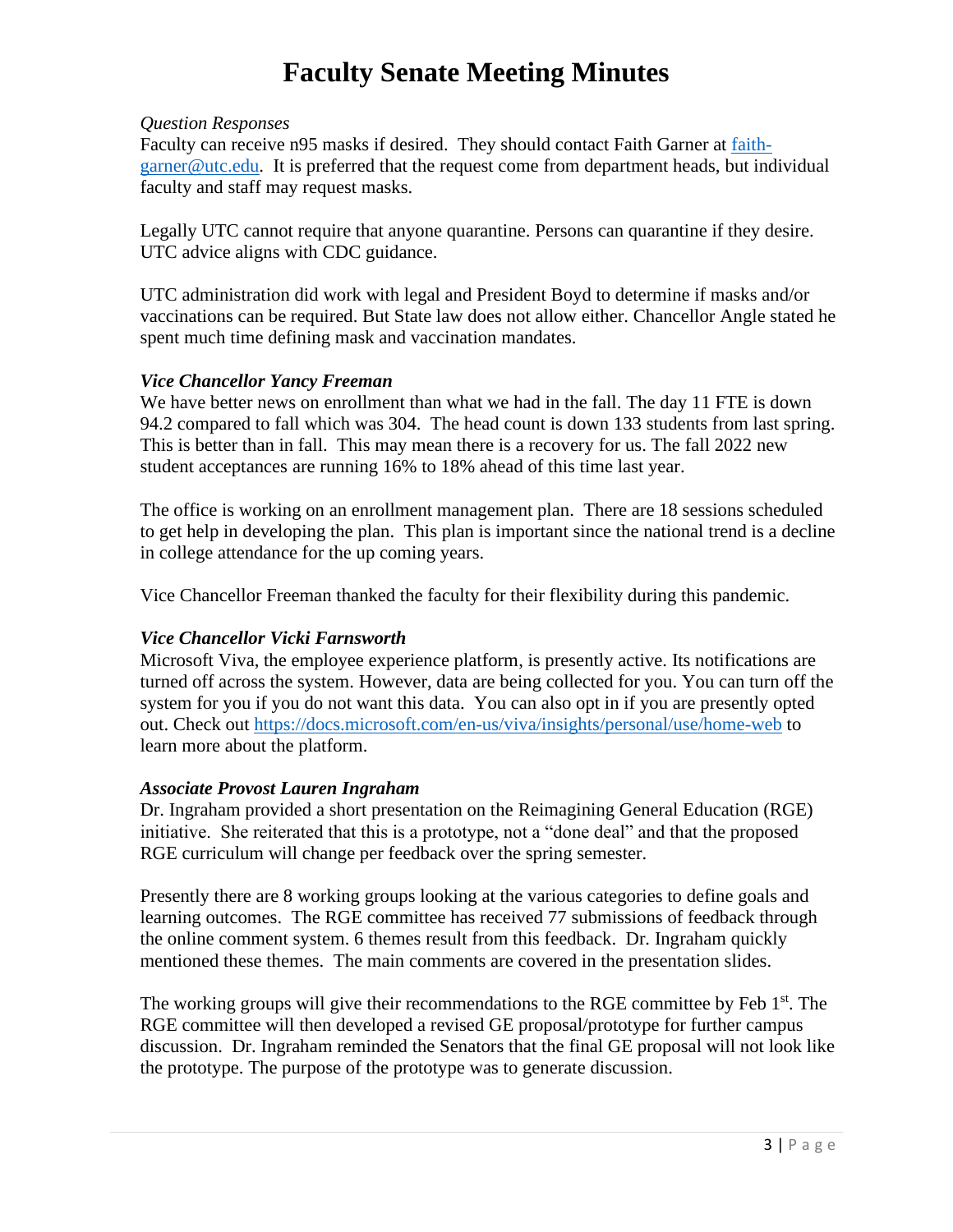#### *Responses to Questions*

Ron Goulet questioned the purpose of the RGE committee since it is not a committee of the Senate. President Garland stated that the committee comes from academic affairs and is an initiative generated from Chancellor Angles' directions. The RGE committee will present its results to the Faculty Senate for action. Dr. Goulet questions why this initiative was not an action of the Faculty Senate General Education committee.

There continue to be questions regarding the reduction in the hours for the quantitative reasoning and science categories. This will increase the total required credit hours for many programs which is not acceptable.

#### *Vice Chancellor Tyler Forrest*

The budget process is in progress. Vice Chancellor Forrest mentioned that the Lupton roof assessment is complete, and it was determined that the entire roof should be replaced. A temporary solution will be created until the roof is replaced. Also, Hunter Hall construction should be completed on time.

Vice Chancellor Forest stated he is looking forward to the discussion of the Barns & Noble opportunity.

#### *Brett Fuchs, Associate Dean of Students*

Associate Dean Fuchs mentioned that if students use the university Covid form and they are positive for Covid, they are required to isolate. If they do not isolate, they are not following university requirements. If students test positive but have not completed the university Covid form his office follows up with the students and tries to convince them to complete the form.

The Covid teams are working after hours to respond to student and faculty forms.

#### *Dawn Ford, UTC's Chief Epidemiologist*

Dr. Ford mentioned that some people seem not aware of the protocol for covid. Please review the requirements. Please ask your students to complete the university Covid form if they have or think they have Covid. Completing the form helps UTC track the data and helps inform faculty for tracking absences. The form is found at [http://www.utc.edu/covidnotify.](http://www.utc.edu/covidnotify)

The rapid Covid tests UTC is using are the most sensitive. Positive testing rates are presently high. Of 90 tested yesterday, 45 were positive. The campus is processing approximately 150 Covid forms a day. They are having to get additional staff to process the forms. Most forms are reporting or resulting in positive Covid tests.

Dr. Ford suggested that all should get the free Covid tests from the government. They are like those being provided on campus.

#### *Dean Linda Liedtka, Library and QEP Committee Chair*

Dean Liedtka reviewed the QEP project proposals being put forward. The next step of the QEP committee is to determine which of the 3 proposals to put forward. The committee has 3 months to work through this process.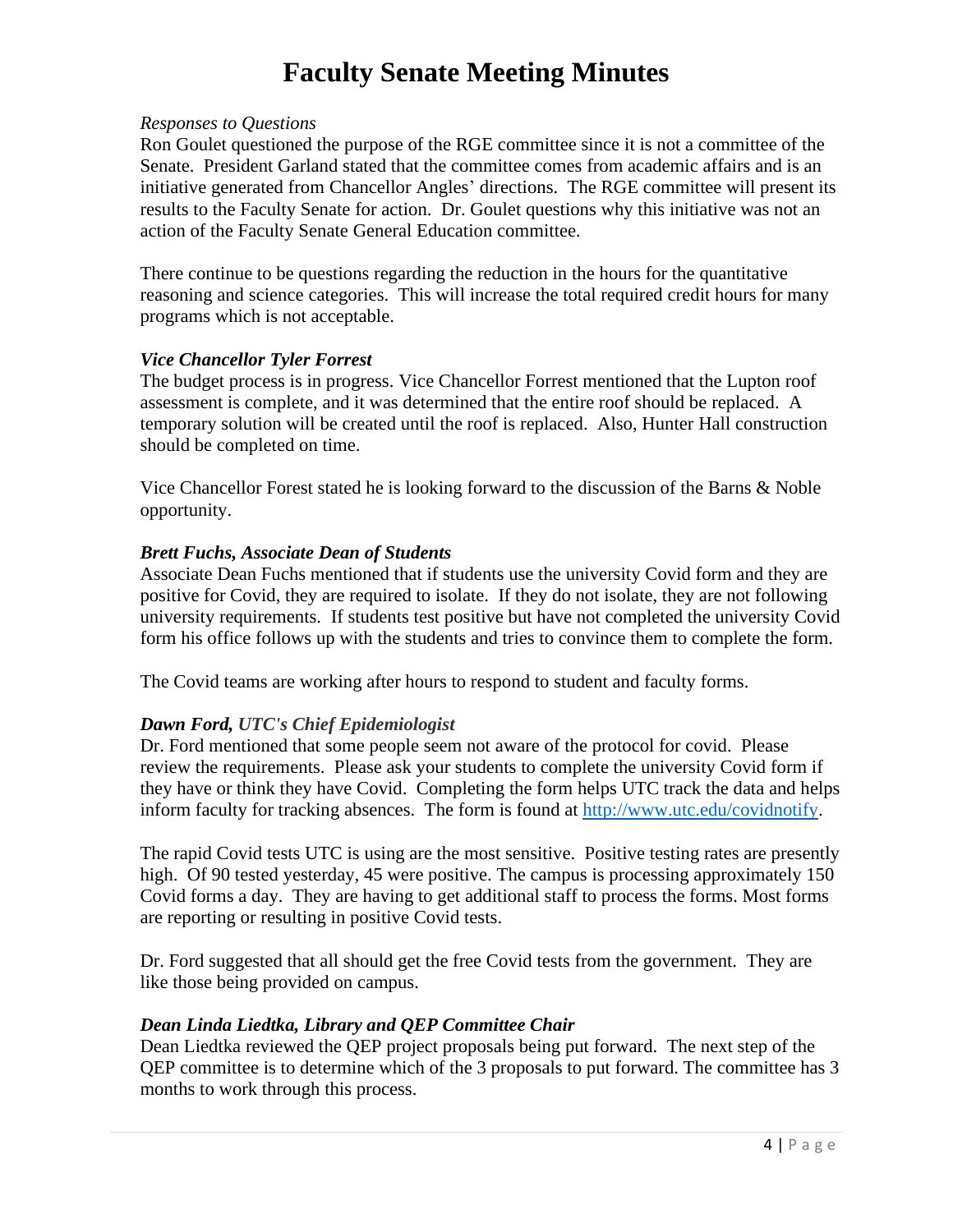### **3. Committee Reports**

None presented.

#### **4. New Business**

The only new business discussed was the proposed Barnes  $\&$  Noble contract – First Day Complete. Chris Sherbesman, Bobby Hamous, and Jennifer Russell from Barnes & Noble College made the presentation and answered questions. Following are the key points of the presentation and discussion.

- The proposed program allows for students to receive their course materials courseware, books, online texts, online programs -- directly, prior to the start of the semester The cost of the materials is included in the students' UTC bills. The cost is a flat fee based on the hours the student is enrolled. For example, the cost may be \$24 per credit hour for all students. This is a rental program, and most materials are available for only the semester. All materials are electronically sourced.
- This is an opportune time to upgrade the current program which is presently limited to a small number of courses. The upgrade will make the program available for all undergraduate courses across campus.
- Spring 2022 is the  $4<sup>th</sup>$  year of the present program (contract). 30 courses are presently included in the program. 4900 students are participating in the program at some level. A small number of students opted out of the program.
- Students can save 35% to 50% of the cost of traditional bookstore prices if they participate in the program. The materials can be delivered through Canvas.
- The cost for the students is reviewed each year to ensure it is applicable to student and course needs.

#### *Question/Responses*

A question/answer session followed the presentation. Following are questions addressed.

- Costs for some classes are not as high as others. How does this program adjust for courses that do not spend as much? *The program is popular because students and parents can have a set price to budget for books. Students can opt out if they do not desire to participate (if they do not believe it is cost effective).*
- What percent of the student body will save money through this program? *UTC presently estimates a student cost of \$700 per semester for materials. Barnes and Noble cost will be much lower than this (for example \$200 per semester). The exact percentage of students who benefit or do not benefit was not identified.*
- Will this program include graduate courses? *This program is only for undergraduate courses.*
- Is this a rental program? *This is a rental program. If students need access to the textbook longer than a semester, such as for an incomplete course, access can be extended.*
- When can students opt out of the program? *Students can opt in and out of the program at any time before the program close date. The opt out system is very flexible. The plan is to match the refund system with the university refund system.*